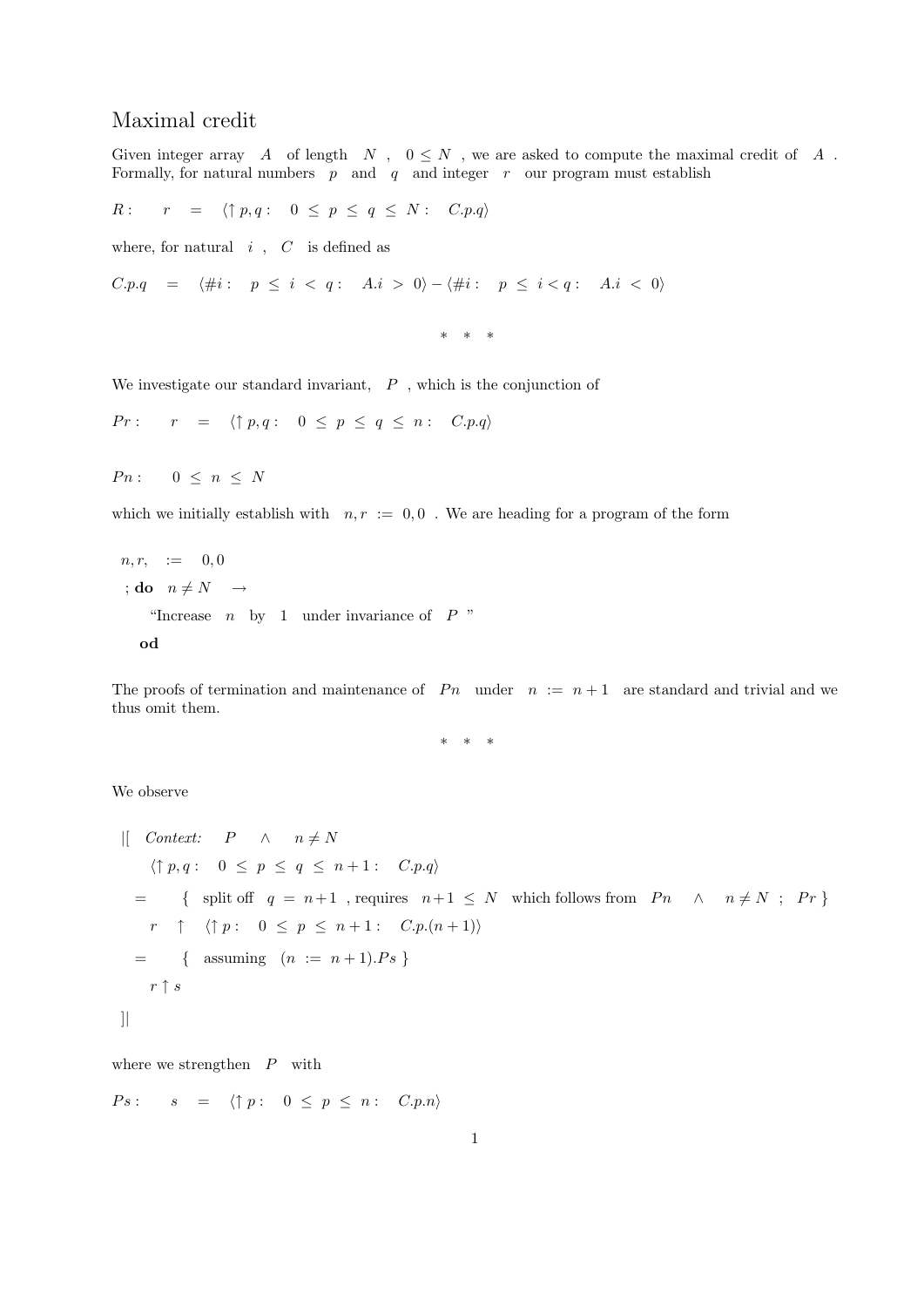which we establish initially with  $n, s$  := 0,0.

At this point we have

$$
\begin{array}{cccc}\n\text{[} & \text{Context:} & P & \wedge & n \neq N \\
\text{ { } P r & \wedge & (n := n + 1).Ps \end{array} \quad r \quad := \quad r \uparrow s \quad \{ \quad (n := n + 1).Pr \}
$$

giving us a program of the form

$$
n, r, := 0, 0
$$
  
\n
$$
;\text{do } n \neq N \rightarrow
$$
  
\n" Establish  $(n := n+1).Ps$ "  
\n
$$
; n, r := n+1, r \uparrow s
$$
  
\n
$$
\text{od}
$$

\* \* \*

We turn our attention to maintenance of  $Ps$  . We observe

$$
\left|\left[\begin{array}{ccccc}\n\text{Context:} & P & \wedge & n \neq N \\
\langle \uparrow p : & 0 \leq p \leq n+1 : & C.p.(n+1)\rangle\end{array}\right|\right|
$$
\n
$$
= \left\{\text{ split of } p = n+1, \text{ requires } 0 \leq n \wedge & n+1 \leq N \text{ which follow from } P_n \right\}
$$
\n
$$
\left\{\uparrow p : 0 \leq p \leq n : C.p.(n+1)) \uparrow C.(n+1).(n+1)\right\}
$$
\n
$$
= \left\{\text{ properties of } C \text{ ; + over }\uparrow\right\}
$$
\n
$$
\left\{\begin{array}{ccccc}\n\langle \uparrow p : & 0 \leq p \leq n : C.p.n \rangle + 1) & \uparrow & 0, & \text{if } 0 < A.n \\
\langle \uparrow p : & 0 \leq p \leq n : C.p.n \rangle - 1) & \uparrow & 0, & \text{if } A.n < 0 \\
\langle \uparrow p : & 0 \leq p \leq n : C.p.n \rangle & \uparrow & 0, & \text{if } A.n = 0\n\end{array}\right|
$$
\n
$$
= \left\{P_s\right\}
$$
\n
$$
\left\{\begin{array}{ccccc}\n\langle s+1) & \uparrow & 0, & \text{if } 0 < A.n \\
\langle s-1) & \uparrow & 0, & \text{if } A.n < 0 \\
s \uparrow & 0, & \text{if } A.n = 0\n\end{array}\right|
$$